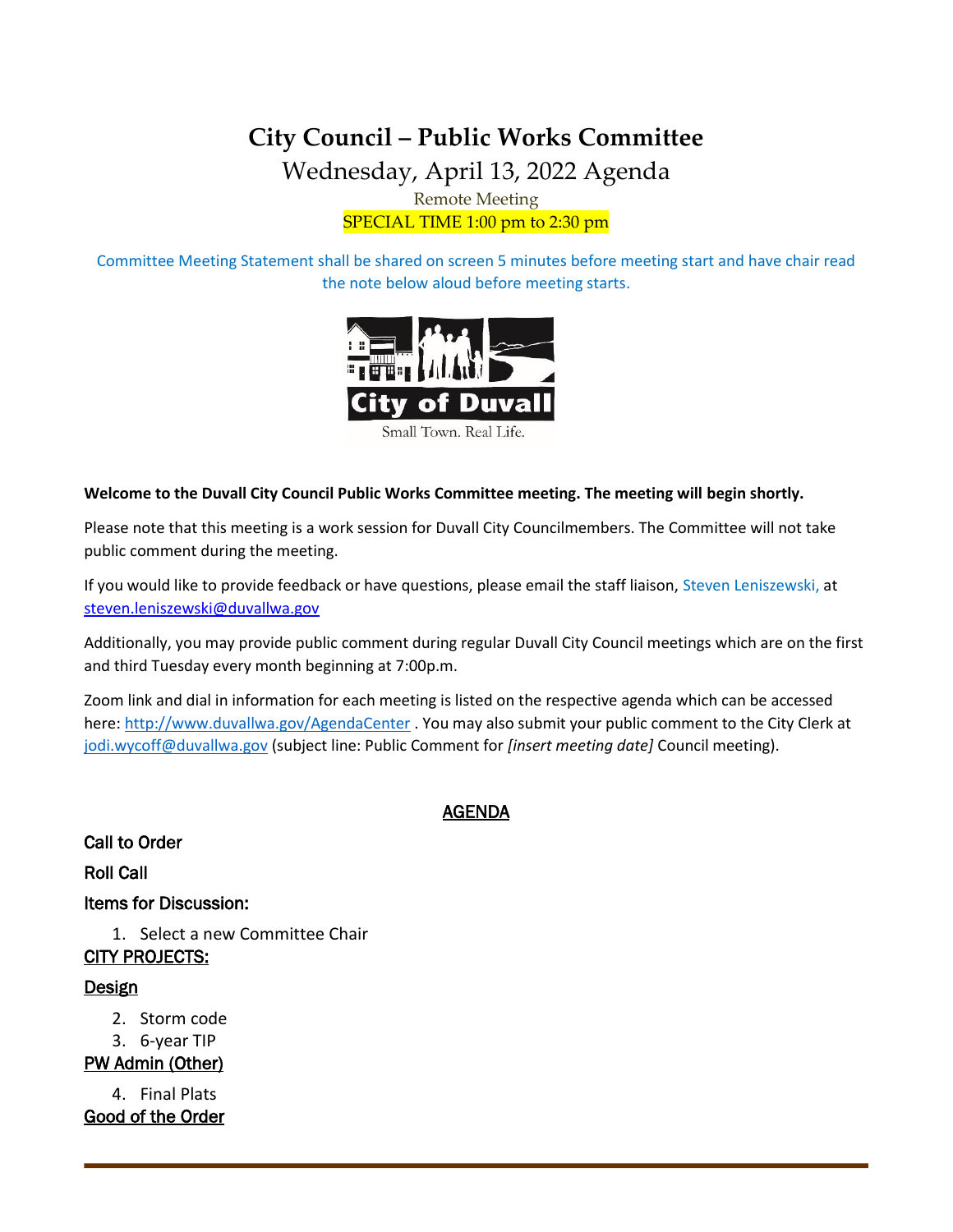## Parking lot agenda Items:

- Main Street CIP I-1, \$1,978,000 TIF eligible
	- o Woodinville Duvall Road and Main Street Intersection
	- o Options?
	- o Next steps
	- o Staff operational efficiencies with WSDOT
	- o Update controller
	- o Update signal sensors
	- o Integrate into ITS
- Coordinate with King County -Signal coordination with KC
- Frisbee Golf
- Reserve policy update / FAC
- Automated Meter Reading
- Parametrix WWTP  $4^{\text{th}}$  Train
- Parks worker wages (Salary study)
- WWTP maintenance worker
- ARPA
- AMR I'd like to schedule a provider to present to us. Ok?

The public is welcome to attend this remote meeting, but no public comment will be allowed. **Remote meeting information can be found on the following page.**

Join Zoom Meeting

Topic: PW Committee Time: Apr 13, 2022 01:00 PM Pacific Time (US and Canada)

Join Zoom Meeting <https://us06web.zoom.us/j/85749752451?pwd=Z2JDWHNISUZmQ3d0YWdpck4vUDB6dz09>

Meeting ID: 857 4975 2451 Passcode: 159376 One tap mobile +12532158782,,85749752451# US (Tacoma) +16699006833,,85749752451# US (San Jose)

Dial by your location +1 253 215 8782 US (Tacoma) +1 669 900 6833 US (San Jose) +1 346 248 7799 US (Houston) +1 301 715 8592 US (Washington DC) +1 312 626 6799 US (Chicago) +1 929 436 2866 US (New York)